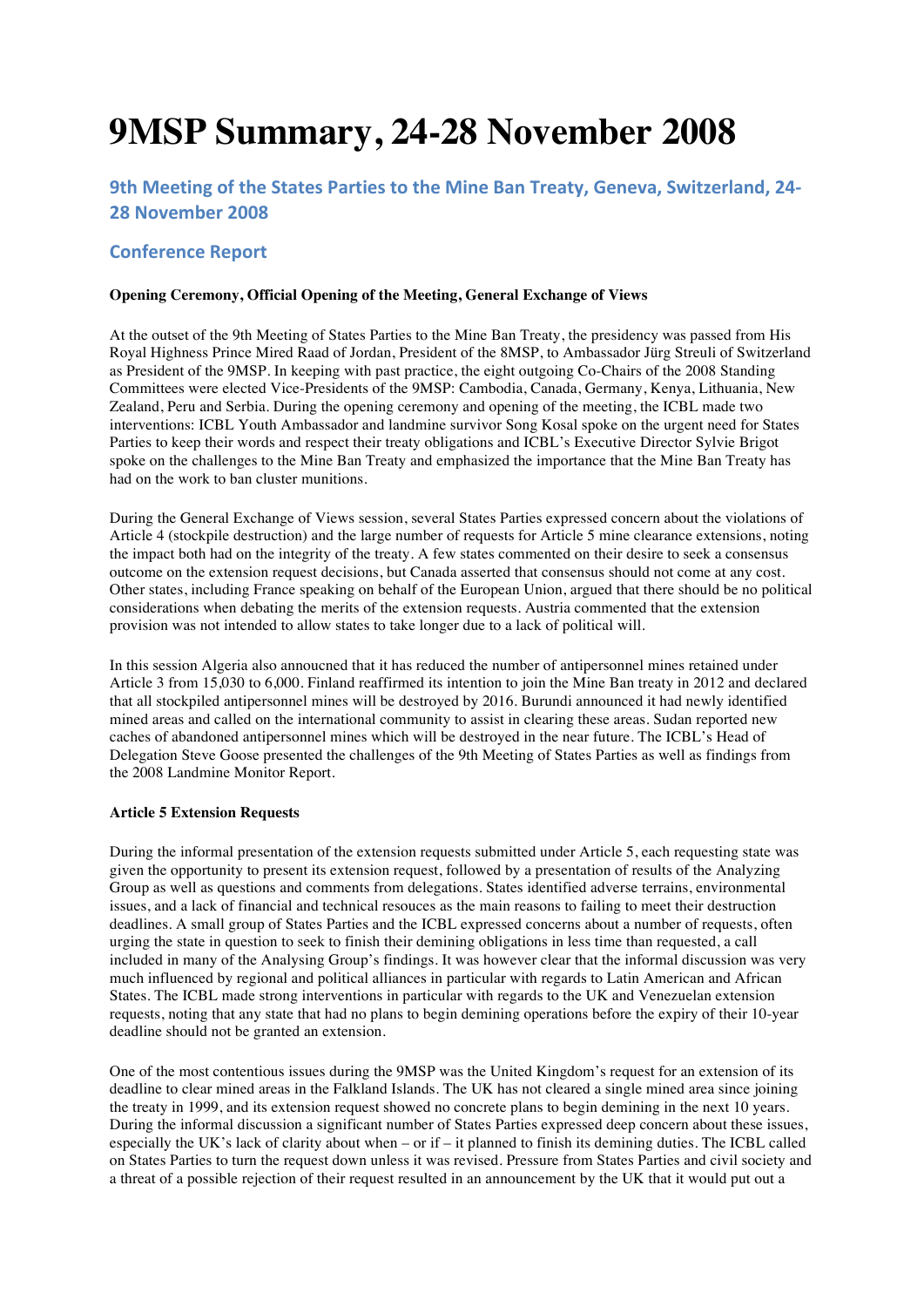tender to begin demining three of the 117 mined areas in the Falkland Islands. States Parties eventually agreed to grant the UK its mine clearance extension request but the decision was accompanied by a final decision wherein the UK reaffirmed its commitment to full clearance as soon as possible, agreed to return in less than 1.5 years with "a detailed explanation of how demining is proceeding and the implications for future demining," and was asked to report on a regular basis about concrete progress made. Mine clearance deadline extensions were also granted to Bosnia and Herzegovina, Chad, Croatia, Denmark, Ecuador, Jordan, Mozambique, Nicaragua, Peru, Senegal, Thailand, Venezuela, Yemen and Zimbabwe. Along with the decision to grant these requests, States Parties agreed to short comments on the requests, most notably encouraging Venezuela, Ecuador, Peru, Senegal, and the UK to complete demining in less time than they were granted in their extension.

The ICBL expressed its support for the methodology used by Chad, Denmark and Zimbabwe, requesting a short period of time in order to effectively asses the remaining challenges before submitting another extension request. In commenting on the compromise reached on the UK's request, it noted that while the outcome was generally satisfactory, States Parties should be ready to vote on requests in the future and to reject those that do not meet the treaty requirements. The ICBL also said that the final comments on Venezuela's request should have been much more critical given the fact that Venezuela will not begin demining before its 10-year deadline of 1 October 2009.

#### **General Status and Operation of the Convention**

#### *Universalization: No progress since last Meeting of States Parties*

Since the 8MSP no state has acceded or ratified the Convention. It is the first time since 1999 that this has happened. During this session several States Parties, including 9MSP President Switzerland and the Chair of the Universalization Contact Group Canada, as well as the ICBL and ICRC, gave updates on their universalization efforts and plans. The ICBL made an intervention expressing concern at the lack of progress and reiterating the importance of continuing universalization efforts despite the apparent standstill reached in 2008.

The highlight of the session was that Micronesia informed the States Parties that a draft resolution to join the Mine Ban Treaty is awaiting approval in congress and will most probably pass in January 2009. Of concern to the ICBL is Libya's continuous efforts to demand a revision of the Treaty text to include responsibility for states that have laid antipersonnel mines. The ICBL was also disappointed that in their interventions the Marshall Islands, Mongolia, Lebanon and Laos did not provide any timeline for accession to the Mine Ban Treaty.

#### *Stockpile Destruction*

Greece informed the States Parties of its intention to destroy all stockpiled antipersonnel mines by the end of the summer of 2009 and stated that the destruction process has already started with 20,000 mines destroyed. Belarus stated that it is still in the process of working out an agreement with the European Commission to fund the destruction of its large stockpile of PFM mines so could not indicate a starting or completion date. Turkey declared that it has destroyed all the fuzes of its mines and has destroyed about 800,000 of the bodies of the mines. It is hoping to finish destroying the remaining 2 million mines by early 2010. The ICBL made a statement criticizing the three states for violating the treaty and recommending that they be required to submit monthly reports to the MSP president until they were in compliance, a suggestion that was supported by Lithuania.

The surprising highlight of the session was Indonesia's declaration that it has destroyed all its stockpiles almost three years ahead of its Article 4 deadline. Of the countries with deadlines in 2010, Ukraine stated that it will destroy approximately half of its PFM stockpile using internal funding but will need assistance to complete the destruction of all of its stockpiles before its deadline in 2010. On a positive note, Ethiopia gave States Parties detailed information about the number of stockpiles to be destroyed and stated that it should have no trouble finishing by its 1 June 2009 deadline. Niger informed States Parties that it has been collecting through a buyback program mines that are allegedly being trafficked from Chad.

#### *Clearing Mined Areas*

The Coordinator of the Resource Utilization Contact Group, Norway, presented a paper on land release methods that was adopted by the MSP. During the session States Parties with a deadline beyond 2009 were given the opportunity to provided updates on their efforts to clear mine affected areas. Malawi and France reported